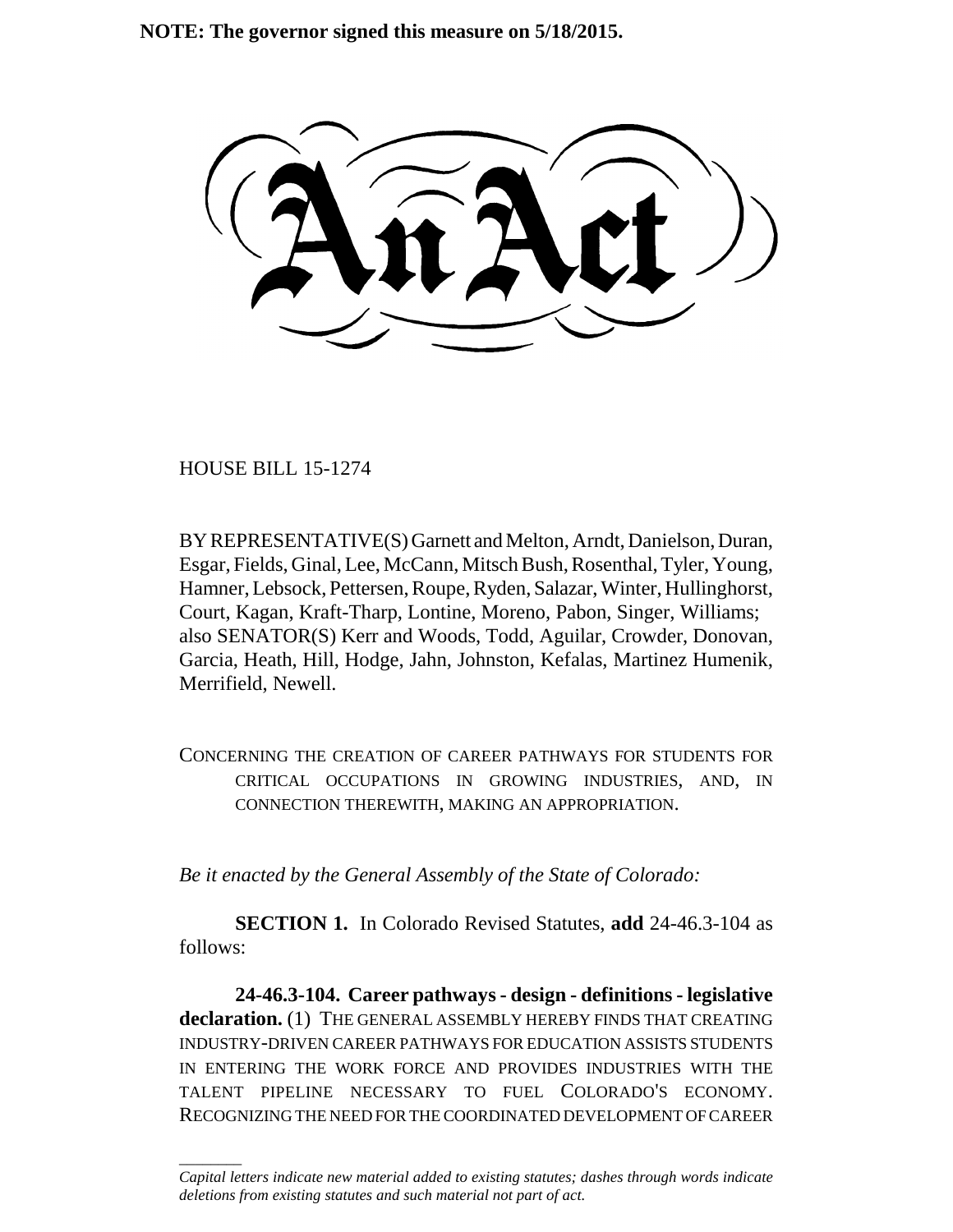PATHWAYS FOR STUDENTS, THE GENERAL ASSEMBLY ENACTED SECTION 24-46.3-103 IN 2014, TASKING THE STATE COUNCIL TO WORK COLLABORATIVELY WITH THE DEPARTMENT OF HIGHER EDUCATION, THE DEPARTMENT OF EDUCATION, THE DEPARTMENT OF LABOR AND EMPLOYMENT, AND THE COLORADO OFFICE OF ECONOMIC DEVELOPMENT TO CREATE THE TALENT PIPELINE DEVELOPMENT INFRASTRUCTURE FOR USE IN CREATING CAREER PATHWAYS FOR STUDENTS. CREATING CAREER PATHWAYS FOR GROWING COLORADO INDUSTRIES WITH OCCUPATIONS IN HIGH DEMAND WILL:

(a) INCREASE THE NUMBER OF COLORADO CITIZENS ACCESSING POSTSECONDARY EDUCATION AND APPRENTICESHIPS;

(b) INCREASE THE NUMBER OF COLORADO CITIZENS COMPLETING DEGREES, APPRENTICESHIPS, AND OTHER CREDENTIALS;

(c) DECREASE THE NEED FOR REMEDIATION AT THE POSTSECONDARY LEVEL;

(d) INCREASE ENTRY INTO EMPLOYMENT AND INCREASE WAGES OVER TIME;

(e) CREATE BETTER TRANSITIONS FOR STUDENTS IN THE CAREER PATHWAYS FROM HIGH SCHOOL, COMMUNITY COLLEGES, OR ADULT EDUCATION PROGRAMS TO APPRENTICESHIPS, HIGHER EDUCATION, OR INTO THE WORK FORCE;

(f) CREATE BETTER CONNECTIONS BETWEEN POSTSECONDARY AND WORK FORCE READINESS INITIATIVES IN HIGH SCHOOL AND ADULT WORK FORCE PROGRAMS; AND

(g) THROUGH PARTNERSHIPS WITH INDUSTRY, ASSIST STUDENTS IN OBTAINING WORK EXPERIENCE AND EMPLOYMENT DURING AND AFTER PARTICIPATION IN EDUCATIONAL PROGRAMS.

(2) AS USED IN THIS SECTION, UNLESS THE CONTEXT OTHERWISE REQUIRES:

(a) "APPRENTICESHIP" MEANS A REGISTERED APPRENTICESHIP PROGRAM WITH A WRITTEN PLAN THAT IS DESIGNED TO MOVE AN

## PAGE 2-HOUSE BILL 15-1274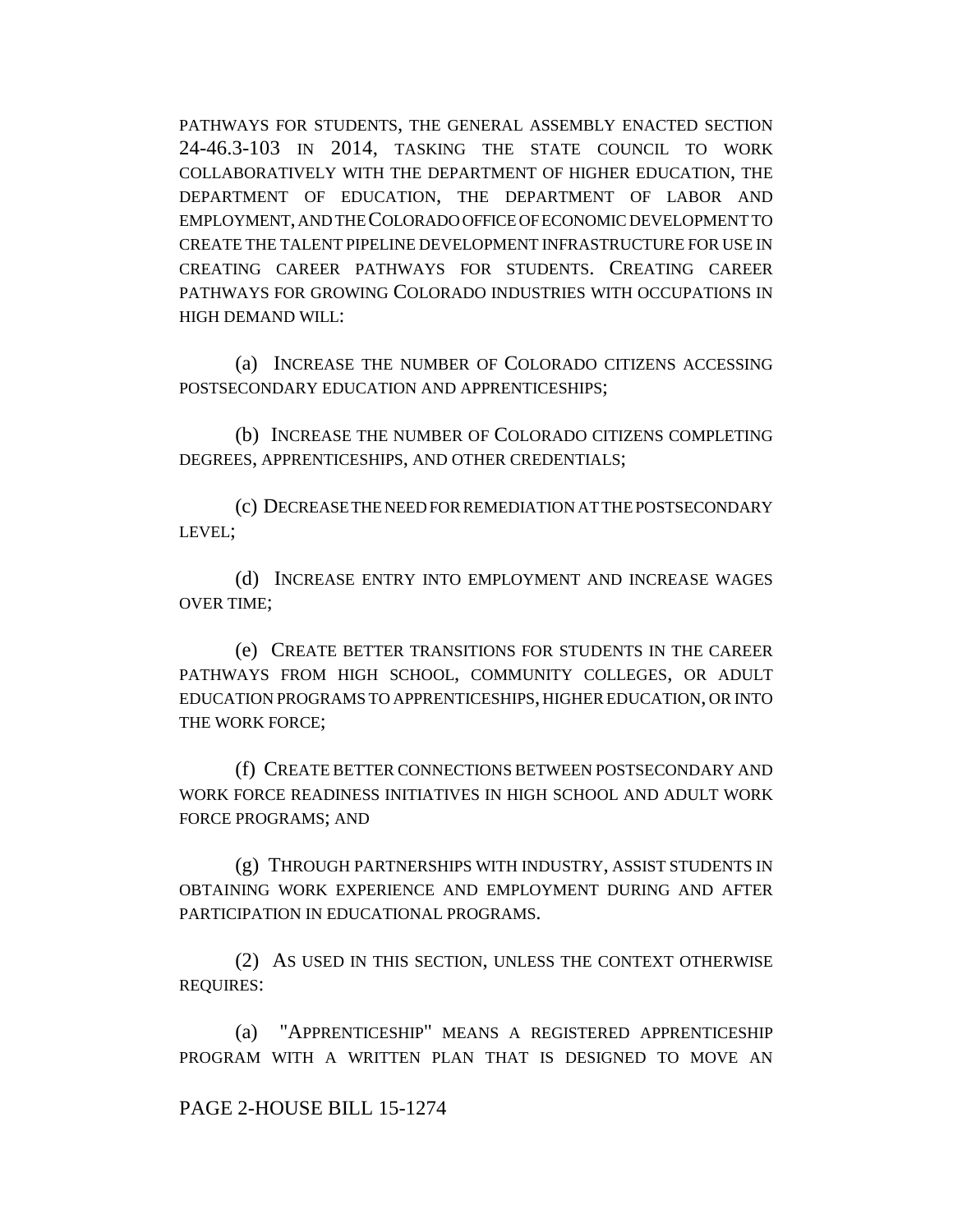APPRENTICE FROM A LOW- OR NO-SKILL ENTRY-LEVEL POSITION TO FULL OCCUPATIONAL PROFICIENCY. THE PROGRAM MUST COMPLY WITH THE PARAMETERS ESTABLISHED UNDER THE "NATIONAL APPRENTICESHIP ACT", 29 U.S.C. 50, AS AMENDED, AND ITS PROMULGATING REGULATIONS, AND ADMINISTERED BY THE UNITED STATE'S DEPARTMENT OF LABOR'S OFFICE OF APPRENTICESHIP. AN INDIVIDUAL BUSINESS, AN EMPLOYER ASSOCIATION, OR A LABOR ORGANIZATION SPONSORS A REGISTERED APPRENTICESHIP. UPON FINISHING A TRAINING PROGRAM, THE APPRENTICE EARNS A "COMPLETION OF REGISTERED APPRENTICESHIP" CERTIFICATE, WHICH IS AN INDUSTRY-ISSUED AND NATIONALLY RECOGNIZED CREDENTIAL THAT VALIDATES PROFICIENCY IN AN APPRENTICEABLE OCCUPATION.

(b) "CAREER PATHWAY" MEANS A SERIES OF CONNECTED EDUCATION AND TRAINING STRATEGIES AND SUPPORT SERVICES THAT ENABLE INDIVIDUALS TO SECURE INDUSTRY-RELEVANT SKILLS AND CERTIFICATION WHERE APPLICABLE, TO OBTAIN EMPLOYMENT WITHIN AN OCCUPATIONAL AREA, AND TO ADVANCE TO HIGHER LEVELS OF FUTURE EDUCATION AND EMPLOYMENT.

(c) "CRITICAL OCCUPATIONS" MEANS TOP JOBS OR EMPLOYMENT IN JOBS THAT LEAD TO TOP JOBS.

(d) "GROWING INDUSTRIES" MEANS INDUSTRIES THAT ARE PROJECTED TO CREATE NEW JOBS ANNUALLY FOR AT LEAST THE NEXT TEN YEARS.

(e) "PARTNERS" MEANS, AT A MINIMUM, STATE AGENCIES AND ORGANIZATIONS DESCRIBED IN SECTION 24-46.3-103, THE STATE BOARD FOR COMMUNITY COLLEGES AND OCCUPATIONAL EDUCATION CREATED IN SECTION 23-60-104,C.R.S., AND INTERESTED POSTSECONDARY EDUCATION PROVIDERS.

(f) "STATE COUNCIL" MEANS THE COLORADO WORK FORCE DEVELOPMENT COUNCIL CREATED IN SECTION 24-46.3-101.

(g) "TOP JOBS" MEANS JOBS THAT HAVE STRONG PROJECTED AVERAGE OPENINGS PER YEAR FOR TEN YEARS AND PAY A LIVING WAGE AS DEFINED IN THE COLORADO TALENT PIPELINE REPORT PREPARED PURSUANT TO SECTION 24-46.3-103.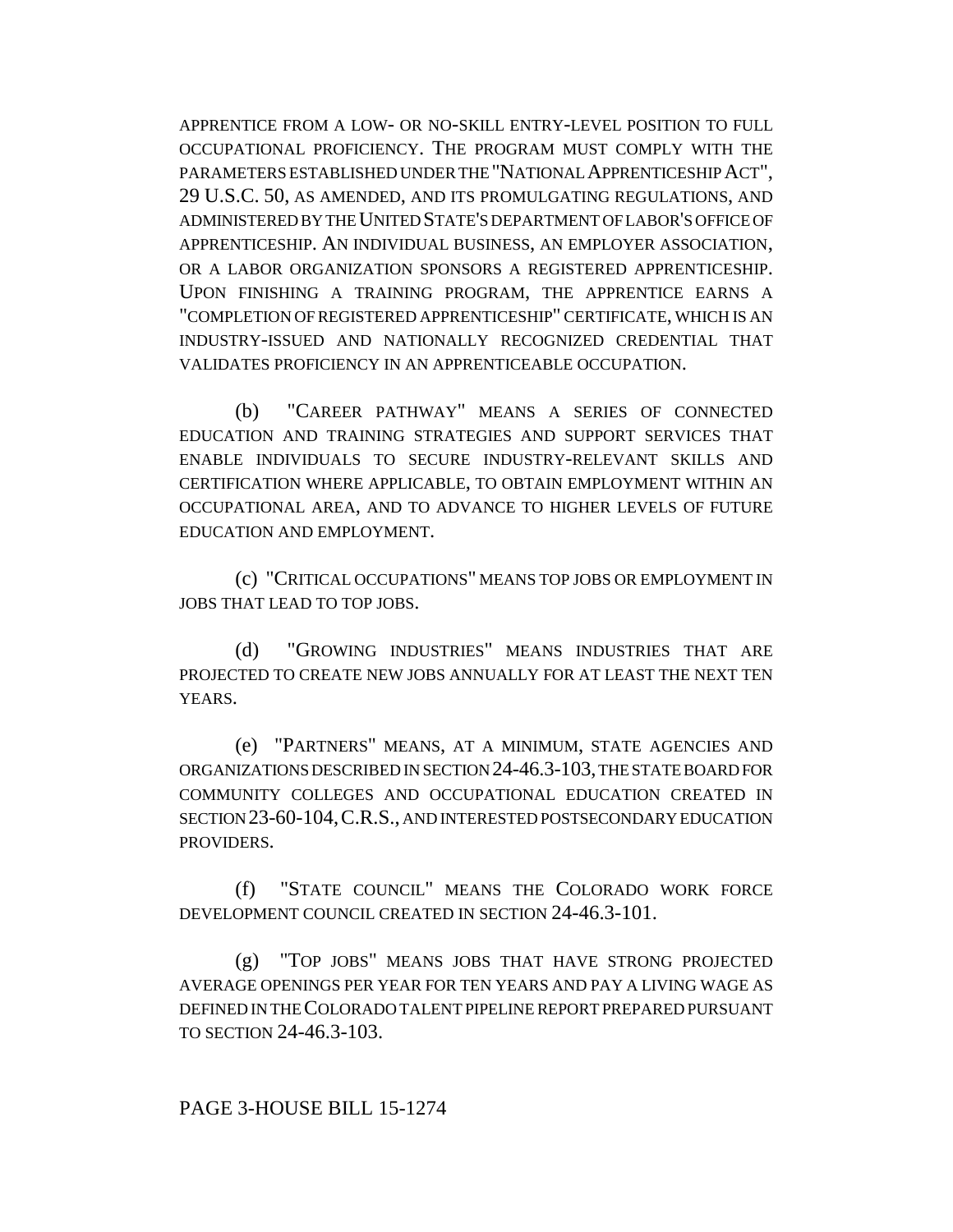(3) (a) THE STATE COUNCIL, IN COLLABORATION WITH ITS PARTNERS AND AFTER CONSULTING WITH LOCAL WORK FORCE BOARDS, AND A TASK FORCE WITHIN THE DEPARTMENT OF EDUCATION CONSISTING OF LEADERSHIP FROM THE DEPARTMENT OF EDUCATION AND SUPERINTENDENTS OF LOCAL SCHOOL DISTRICTS, SHALL DESIGN INTEGRATED CAREER PATHWAYS FOR STUDENTS WITHIN INDUSTRY SECTORS IDENTIFIED IN THE ANNUAL COLORADO TALENT REPORT PREPARED PURSUANT TO SECTION 24-46.3-103 THAT ARE GROWING INDUSTRIES AND THAT HAVE CRITICAL OCCUPATIONS THAT ARE WITHOUT CLEARLY ARTICULATED CAREER PATHWAYS.

(b) (I) IN COLLABORATION WITH ITS PARTNERS PURSUANT TO PARAGRAPH (a) OF THIS SUBSECTION (3), THE STATE COUNCIL SHALL:

(A) DESIGN AT LEAST ONE CAREER PATHWAY THAT IS READY FOR IMPLEMENTATION BY OR BEFORE THE 2016-17 ACADEMIC YEAR FOR CRITICAL OCCUPATIONS IN A GROWING INDUSTRY; AND

(B) DESIGN AT LEAST TWO CAREER PATHWAYS THAT ARE READY FOR IMPLEMENTATION AT THE BEGINNING OF EACH SUBSEQUENT ACADEMIC YEAR FOR CRITICAL OCCUPATIONS IN GROWING INDUSTRIES.

(II) BASED ON THE TOP JOBS LISTING IN THE TALENT PIPELINE REPORT PREPARED IN JANUARY 2014, THE FIRST THREE GROWING INDUSTRIES FOR DESIGN OF A CAREER PATHWAY ARE CONSTRUCTION AND RELATED SKILLED TRADES, INFORMATION TECHNOLOGY, AND HEALTH CARE.

(c) INDUSTRY, THROUGH REGIONAL SECTOR PARTNERSHIPS, AND STATEWIDE TRADE ASSOCIATIONS SHALL REVIEW EACH CAREER PATHWAY ANNUALLY TO ENSURE THAT THE CAREER PATHWAY REMAINS RELEVANT TO THE INDUSTRY AND SHALL PROVIDE INPUT FOR ONGOING ADJUSTMENTS TO THE CAREER PATHWAY TO MEET WORK FORCE NEEDS.

(d) CAREER PATHWAYS DESIGNED PURSUANT TO THIS SECTION SHALL INCLUDE:

(I) APPRENTICESHIP AND OTHER WORK-BASED LEARNING OPTIONS WHEN RELEVANT TO THE CAREER PATHWAY AND AVAILABLE IN THE STATE;

(II) DIRECT ALIGNMENT WITH POSTSECONDARY AND WORK FORCE READINESS AND INDIVIDUAL CAREER AND ACADEMIC PLANS IN HIGH

## PAGE 4-HOUSE BILL 15-1274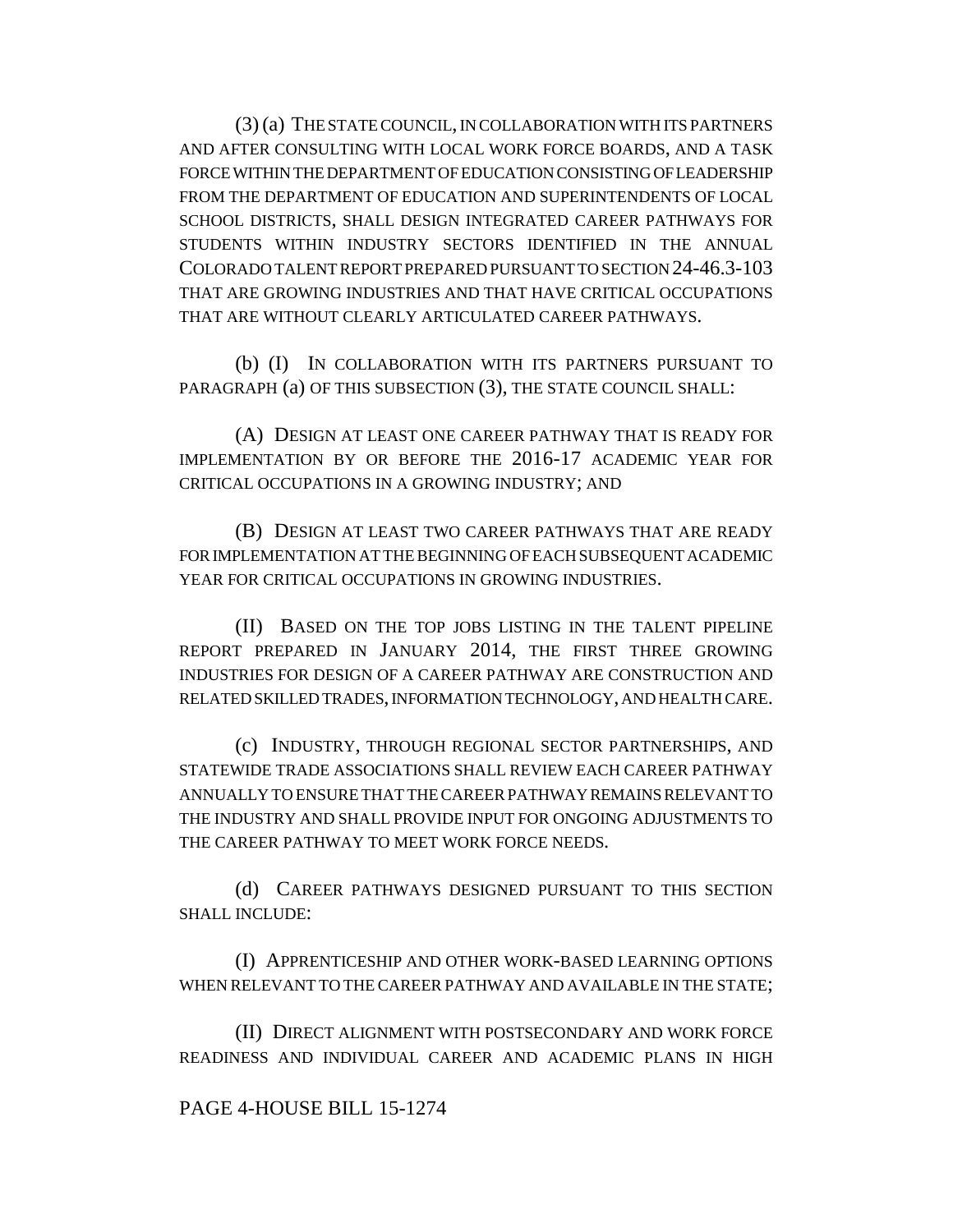SCHOOLS.THE DEPARTMENT OF EDUCATION AND LOCAL SCHOOL DISTRICTS THROUGH POSTSECONDARY AND WORK FORCE READINESS COORDINATORS SHALL PARTNER WITH THE STATE COUNCIL TO ACHIEVE THE ALIGNMENT.

(III) INITIATIVES FOR ADULT AND OUT-OF-SCHOOL YOUTH WHEN RELEVANT TO THE CAREER PATHWAY AND AVAILABLE.

(4) IN DESIGNING CAREER PATHWAYS, THE STATE COUNCIL SHALL:

(a) COORDINATE THE CAREER PATHWAY WORK GROUP MADE UP OF ALL PARTNERS' SUBJECT MATTER EXPERTS TO ENSURE THAT CAREER PATHWAYS ARE COMPREHENSIVE AND INTEGRATED ACROSS SECONDARY, POSTSECONDARY, WORK FORCE, AND INDUSTRY EDUCATION AND TRAINING PROGRAMS AND TO ENSURE THAT ALL PARTNERS ARE ENGAGED IN THE DESIGN OF THE CAREER PATHWAYS; AND

(b) USE THE SECTOR PARTNERSHIP MODEL AND RELATIONSHIPS WITH STATEWIDE TRADE ASSOCIATIONS TO ENSURE THAT ALL CAREER PATHWAYS ARE INDUSTRY DRIVEN AND RELEVANT.A CAREER PATHWAY SHALL NOT BE DESIGNED WITHOUT ACTIVE INDUSTRY ENGAGEMENT THROUGHOUT THE PROCESS, FROM THE BEGINNING OF THE PROCESS THROUGH THE FINAL CAREER PATHWAY THAT IS READY FOR IMPLEMENTATION.

(5) THE STATE COUNCIL AND PARTNERS SHALL USE THE MODEL DEVELOPED TO CREATE THE MANUFACTURING CAREER PATHWAY PURSUANT TO SECTION 23-60-1003, C.R.S., INCLUDING ANY IMPROVEMENTS TO THE MODEL BASED UPON THE IMPLEMENTATION OF THE MANUFACTURING CAREER PATHWAY. CONSISTENT WITH THE MANUFACTURING CAREER PATHWAY, CAREER PATHWAYS CREATED PURSUANT TO THIS SECTION MUST HAVE THE COMPONENTS DESCRIBED IN SECTION 23-60-1003 (2), C.R.S., AS THEY RELATE TO THE SPECIFIC CAREER PATHWAY BEING CREATED.

(6) ONCE A CAREER PATHWAY IS COMPLETED PURSUANT TO THIS SECTION, THE STATE COUNCIL SHALL FACILITATE OUTREACH AND TRAINING RELATED TO ADVISING STUDENTS ON THE CAREER PATHWAYS FOR ALL PARTNERS INVOLVED IN IMPLEMENTING THE CAREER PATHWAY, AS WELL AS OTHER LOCAL, REGIONAL, OR STATE ENTITIES THAT ARE INTERESTED IN PROMOTING THE CAREER PATHWAY TO STUDENTS.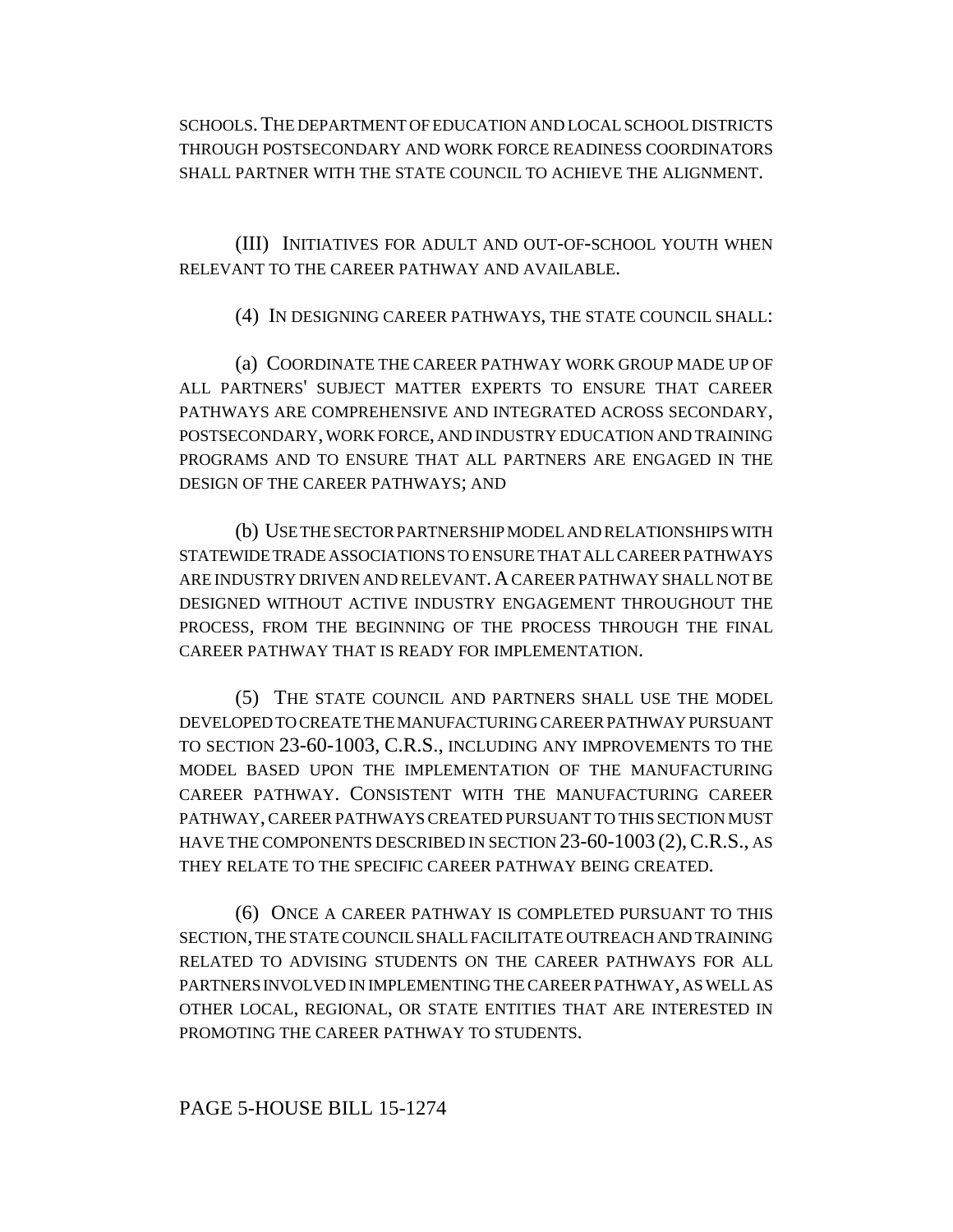(7) (a) ONCE A CAREER PATHWAY IS COMPLETED PURSUANT TO THIS SECTION, THE STATE COUNCIL SHALL COLLABORATE WITH THE DEPARTMENT OF HIGHER EDUCATION AND THE DEPARTMENT OF LABOR AND EMPLOYMENT TO CREATE A MICROSITE CONCERNING THE CAREER PATHWAY ON A STATE-PROVIDED, FREE ON-LINE RESOURCE. AT A MINIMUM, THE FOLLOWING INFORMATION MUST BE INCLUDED:

(I) INDUSTRY-SECTOR CAREER AWARENESS;

(II) SALARY AND WAGE INFORMATION FOR THE INDUSTRY-SECTOR CAREER;

(III) THE INDUSTRY-SECTOR EMPLOYMENT FORECAST;

(IV) INFORMATION ON PROGRAMS WITHIN THE CAREER PATHWAY, SERVICES PROVIDED, AND FINANCIAL AID OPPORTUNITIES FOR STUDENTS; AND

(V) ON-LINE STUDENT SUPPORT SERVICES.

(b) THE STATE COUNCIL MAY USE MONEYS CREDITED TO THE TALENT PIPELINE CASH FUND, CREATED IN SECTION 24-46.3-101, TO ADD ADDITIONAL INFORMATION AND TOOLS TO A CAREER PATHWAYS MICROSITE, SIMILAR TO THE INFORMATION AND TOOLS PROVIDED IN THE MICROSITE RELATING TO THE MANUFACTURING CAREER PATHWAY.

**SECTION 2.** In Colorado Revised Statutes, 22-10-103, **amend**  $(11)$  (b) (IV) as follows:

**22-10-103. Definitions.** As used in this article, unless the context otherwise requires:

(11) (b) For purposes of this subsection (11), a postsecondary education or training provider includes, but need not be limited to:

(IV) An entity that operates programs through the manufacturing career pathway established by the state board for community colleges and occupational education as provided in PURSUANT TO part 10 of article 60 of title 23, C.R.S., OR ANOTHER CAREER PATHWAY PURSUANT TO SECTION 24-46.3-104, C.R.S.; and

PAGE 6-HOUSE BILL 15-1274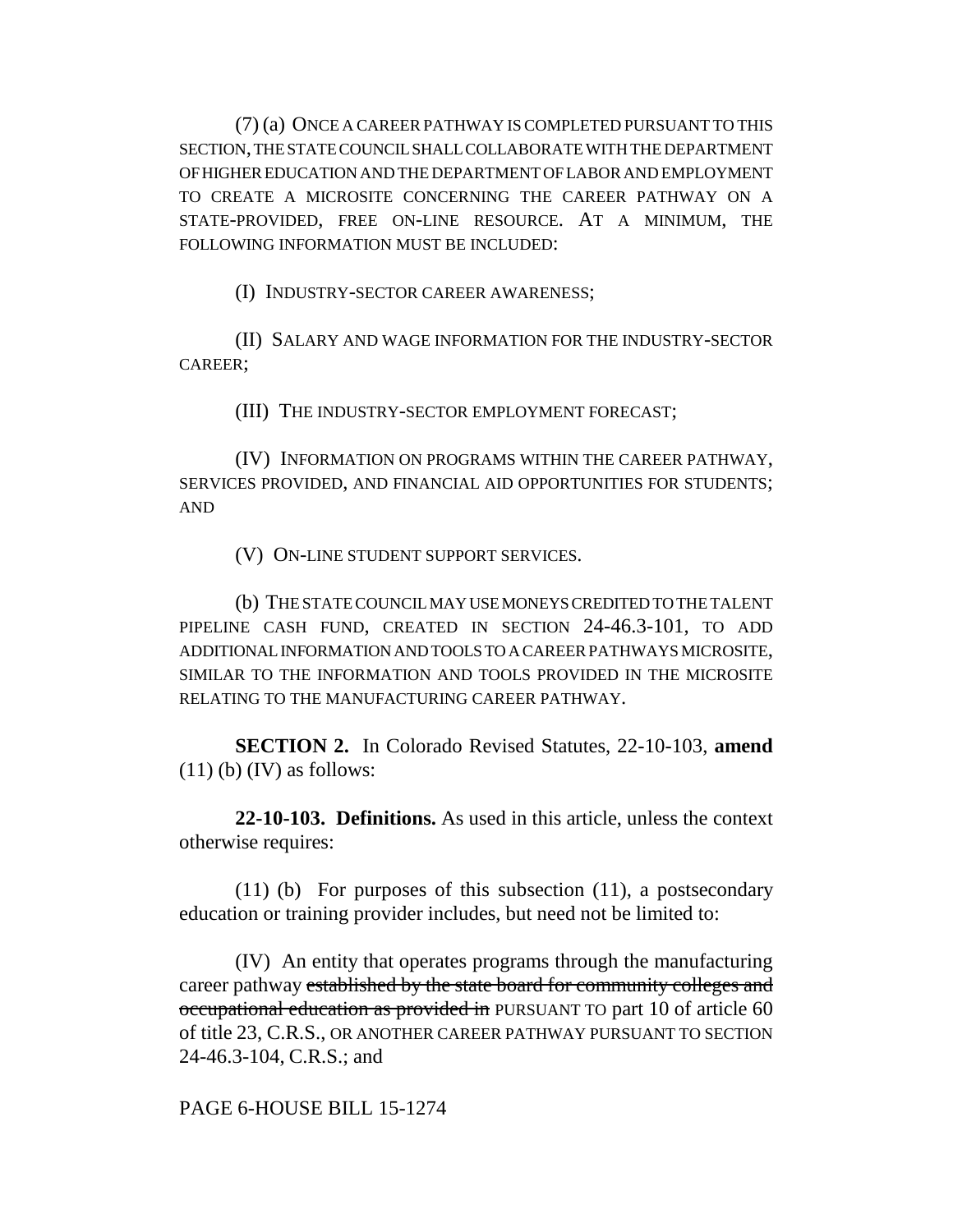**SECTION 3.** In Colorado Revised Statutes, **add** 23-60-109 as follows:

**23-60-109. Career pathways - design - legislative declaration.** (1) THE GENERAL ASSEMBLY FINDS AND DECLARES THAT:

(a) THE BOARD DEVELOPED THE MANUFACTURING CAREER PATHWAY PURSUANT TO PART 10 OF THIS ARTICLE AFTER CONSULTING WITH LOCAL DISTRICT JUNIOR COLLEGES AND AREA VOCATIONAL SCHOOLS, AND IN COLLABORATION WITH THE DEPARTMENT OF LABOR AND EMPLOYMENT, THE DEPARTMENT OF HIGHER EDUCATION, THE DEPARTMENT OF EDUCATION, AND THE STATE WORK FORCE DEVELOPMENT COUNCIL, CREATED IN SECTION 24-46.3-101, C.R.S.;

(b) THE MANUFACTURING CAREER PATHWAY WAS BASED UPON GUIDELINES ENDORSED BY THE STATE WORK FORCE DEVELOPMENT COUNCIL; AND

(c) THE KNOWLEDGE AND EXPERIENCE GAINED THROUGH THE PROCESS OF DESIGNING AND IMPLEMENTING THE MANUFACTURING CAREER PATHWAY SHOULD INFORM THE DESIGN AND IMPLEMENTATION OF ADDITIONAL CAREER PATHWAYS PURSUANT TO SECTION 24-46.3-104, C.R.S.

(2) THE BOARD SHALL COLLABORATE WITH THE STATE WORK FORCE DEVELOPMENT COUNCIL TO DESIGN CAREER PATHWAYS PURSUANT TO THE PROVISIONS OF SECTION 24-46.3-104, C.R.S. THE STATE WORK FORCE DEVELOPMENT COUNCIL IS RESPONSIBLE FOR COORDINATING THE DESIGN OF THE CAREER PATHWAYS. CAREER PATHWAYS DESIGNED PURSUANT TO SECTION 24-46.3-104,C.R.S., MUST USE THE MODEL DEVELOPED TO CREATE THE MANUFACTURING CAREER PATHWAY PURSUANT TO SECTION 23-60-1003, INCLUDING ANY IMPROVEMENTS TO THE MODEL BASED UPON THE IMPLEMENTATION OF THE MANUFACTURING CAREER PATHWAY.CAREER PATHWAYS CREATED PURSUANT TO SECTION 24-46.3-104, C.R.S., MUST HAVE THE COMPONENTS DESCRIBED IN SECTION 23-60-1003 (2), AS THEY RELATE TO THE SPECIFIC CAREER PATHWAY BEING CREATED.

**SECTION 4.** In Colorado Revised Statutes, **add** 23-18-308 as follows: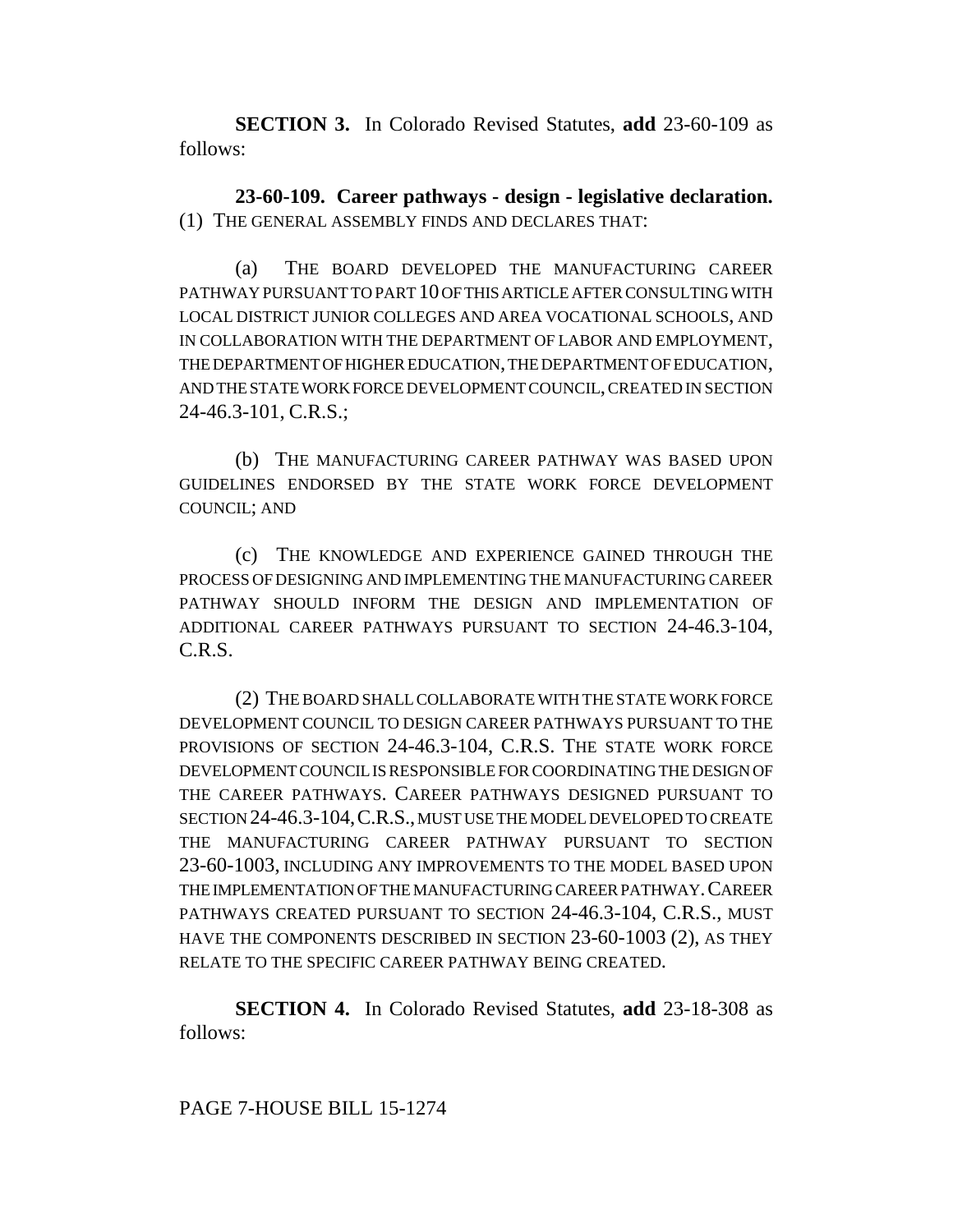**23-18-308. Fee-for-service contracts - limited purpose.** (1) SUBJECT TO AVAILABLE APPROPRIATIONS, THE DEPARTMENT SHALL ENTER INTO A FEE-FOR-SERVICE CONTRACT FOR THE FOLLOWING PURPOSE:

(a) (I) THE CREATION OF CAREER PATHWAYS FOR STUDENTS PURSUANT TO SECTIONS 23-60-109 AND 24-46.3-104, C.R.S.

(II) NOTWITHSTANDING ANY PROVISION OF THIS PART 3 TO THE CONTRARY, THE AMOUNT OF A FEE-FOR-SERVICE CONTRACT ENTERED INTO PURSUANT TO THIS SECTION IS NOT INCLUDED IN THE CALCULATION OF "TOTAL STATE APPROPRIATION" OR "TOTAL GOVERNING BOARD APPROPRIATION" MADE PURSUANT TO THIS PART 3.

**SECTION 5. Appropriation.** (1) For the 2015-16 state fiscal year, \$485,043 is appropriated to the department of labor and employment for use by the division of employment and training. This appropriation is from the general fund and is based on an assumption that the division will require an additional 2.5 FTE. To implement this act, the division may use this appropriation for the workforce development council.

(2) For the 2015-16 state fiscal year, \$86,960 is appropriated to the department of higher education. This appropriation is from the general fund. To implement this act, the department may use this appropriation for college opportunity fund program fee-for-service contracts with state institutions pursuant to section 23-18-308, C.R.S.

(3) For the 2015-16 state fiscal year, \$86,960 is appropriated to the department of higher education. This appropriation is from reappropriated funds received from the college opportunity fund program fee-for-service contracts with state institutions under subsection (2) of this section. To implement this act, the department may use this appropriation for the state board for community colleges and occupational education state system community colleges.

(4) For the 2015-16 state fiscal year, \$200,000 is appropriated to the department of higher education. This appropriation is from reappropriated funds received from the department of labor and employment under subsection (1) of this section. To implement this act, the department may use this appropriation for Colorado commission on higher education

## PAGE 8-HOUSE BILL 15-1274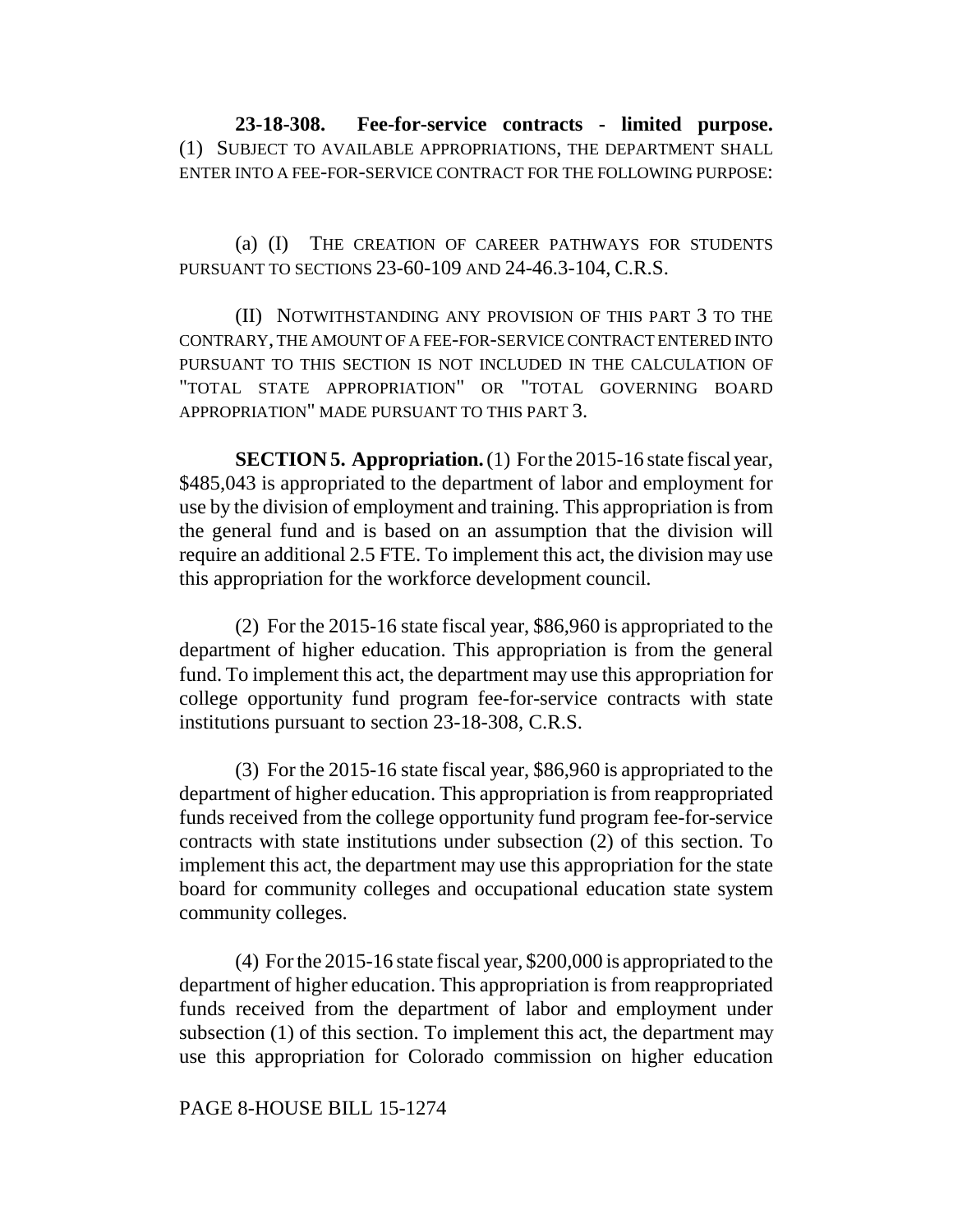administration.

**SECTION 6. Act subject to petition - effective date.** This act takes effect at 12:01 a.m. on the day following the expiration of the ninety-day period after final adjournment of the general assembly (August 5, 2015, if adjournment sine die is on May 6, 2015); except that, if a referendum petition is filed pursuant to section 1 (3) of article V of the state constitution against this act or an item, section, or part of this act within such period, then the act, item, section, or part will not take effect unless